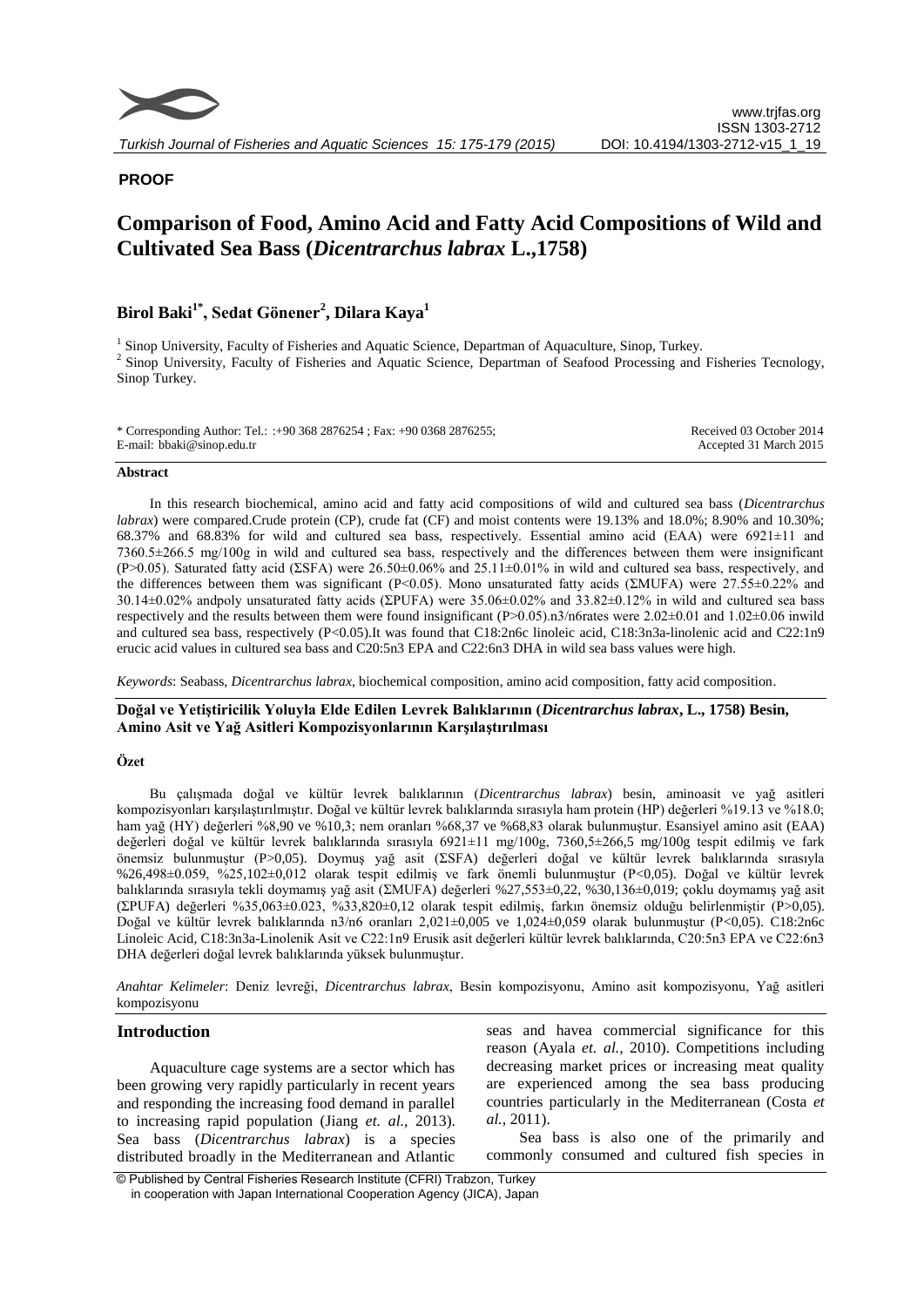Turkey. .Many researches specified that in addition to its economical characteristics, sea bass makes positive contributions to human health in terms of food composition.(Leitzman *et al.,* 2004; Mozaffarian *et al.,* 2006; Reader *et al.,* 2007).

Fish are known to be rich in terms of amino acid and fatty acid. Lipids are stored by the fish and used as energy source. Fatty acids also are part of complex lipids and sources for energy. Fatty acids are divided into two groups as saturated and unsaturated fatty acids. Oleic acid constituting the major part of unsaturated fatty acids is important for the livings health. It has quite significant roles in histogenesis, circulatory system and usage as an energy source (Alphonse, 2012). Furthermore, marine fish are rich in terms ofeicosapentaenoicacid (EPA) and docosahexaenoicacid (DHA). While marine fish species use fatty acids such as EPA and DHA for better growth rate and feed efficiency; they provide significant savings in protein in feed (Sargent *et al.,*  1999; Erdem *et al*., 2009).It is well known that EPA and DHA fatty acids in fish have an important place in health protection of human (Combe, 2004). Studies showed that these fatty acids has remarkable effects for protection such as heart, cardiac-vascular, depression, headache like migraine, articular rheumatism, diabetes, high cholesterol and tension, some allergic and cancer diseases (Nettleton, 2000).

Fish are rich food sources for humans in terms of amino acid. Amino acid amounts in fish vary according to the species, age, season and nutrition habits (Erdem, 2006). Furthermore, according to Messina *et al*. (2009),lipids and fatty acid profiles of fish are influenced by nutrients and environmental factors and they are also reflected in biochemical composition and sensorial quality of fish.

In this study, the comparison of food, amino acid and fatty acid compositions of wild and cultured seabass were aimed.

## **Materials and Method**

A total of100 cultured seabass with an average weight of 258.55±3.81 g obtained from Muğla (Milas-Boğaziçi Village, Western Turkey) region and 40 naturally fished sea bass with an average weight of 406.80±8.61g were used.

Cultured sea bass were fed with an extruder sea bass growing feed with 48% protein and 18% fat contents. The content of the feed include amino acids consisting of lysine, cystine and methionin as additives to the raw materials.

Protein, fatty acid and moisture analyses of fish

meats were performed according to Kjeldal method, Hydrolyze Soxtec System method and the method of drying in the drying oven (AOAC, 1995), respectively. Vitamin E,  $B_2$  and Aanalyses were performed according to HPLC method (Food and Chemistry, 1984; Manz *et al.*, 1988).

Amino acid analysis was performed according to Hydrolyze method. Eppendorf LC 3000 was performed using Amino acid analyzer manual and fatty acid analysis was performed according to IUPAC gaschromatograph method (Frestone and Horwitz, 1979). All analyses were done in TUBITAK Marmara Research Center, Food Institute, Gebze, Turkey.

The results of the analysis were tested by oneway ANOVA in MS Excel<sup>©</sup> program, difference among groups was detected by applying t-test.

#### **Results and Discussion**

The food, amino acid [Essential amino acid (EAA), Non-essential amino acid(NEAA)] and fatty acid compositions [Saturated Fatty Acid (SFA), Mono Unsaturated Fatty Acids(MUFA), Poly Unsaturated Fatty Acids (PUFA),Omega-3 Fatty Acid (Ω-3) and Omega-6 Fatty Acid  $(Ω-6)$ ] of cultured and wild sea bass are indicated in Tables 1, 2 and 3, respectively.

Meat quality varies depending on many factors including species, the culture environment, region of fishing, season and nutrition habits. In the present study, protein rate of wild sea bass was 6.27% and more than cultured sea bass. The results showed similarity with the results of the studies conducted by Erdem (2006) in brook trout and by Orban *et al*. (2003) in gilt-head breams and sea bass but showed differences with the results of the study of Yıldız *et al.* (2007) in sea bass. This difference might arise from the fish size, environment and the feed content.

Moist content of wild sea bass was 0.67% and less than from that of cultured sea bass. Fat rate of cultured and wild sea basswere10.30% and 8.90%, respectively and the 15.73% fat differences could be directly correlated to the given food to the cultured fish. This can be explained by that the cultured sea bass uses protein in the feed not only in meat efficiency but also in energy metabolism and thus fat taken from the feed is stored in the body.

The results of the present study indicated similarities with the results of the studies performed by Kaba *et al.* (2009) in gilt-head bream, by Yıldız *et. al.* (2007), Alasalvar (2002) and Orban *et al*. (2003) in sea bass, by Erdem (2006) in brook trout and by Nowosad *et al*. (2015) in European eel.

**Table 1.** Food and vitamin contents of cultured and wild sea bass

|          | CP (g/100g) | CF (g/100g) | Moisture | Vitamin A | Vitamin E | Vitamin B <sub>2</sub> |
|----------|-------------|-------------|----------|-----------|-----------|------------------------|
|          |             |             | (g/100g) | (mg/100g) | (mg/100g) | (mg/100g)              |
| Wild     | 19.13       | 8.90        | 68.37    | 0.07      | 1.85      | 0.14                   |
| Cultured | 18.00       | 10.30       | 68.83    | 0.10      | 2.30      | 0.15                   |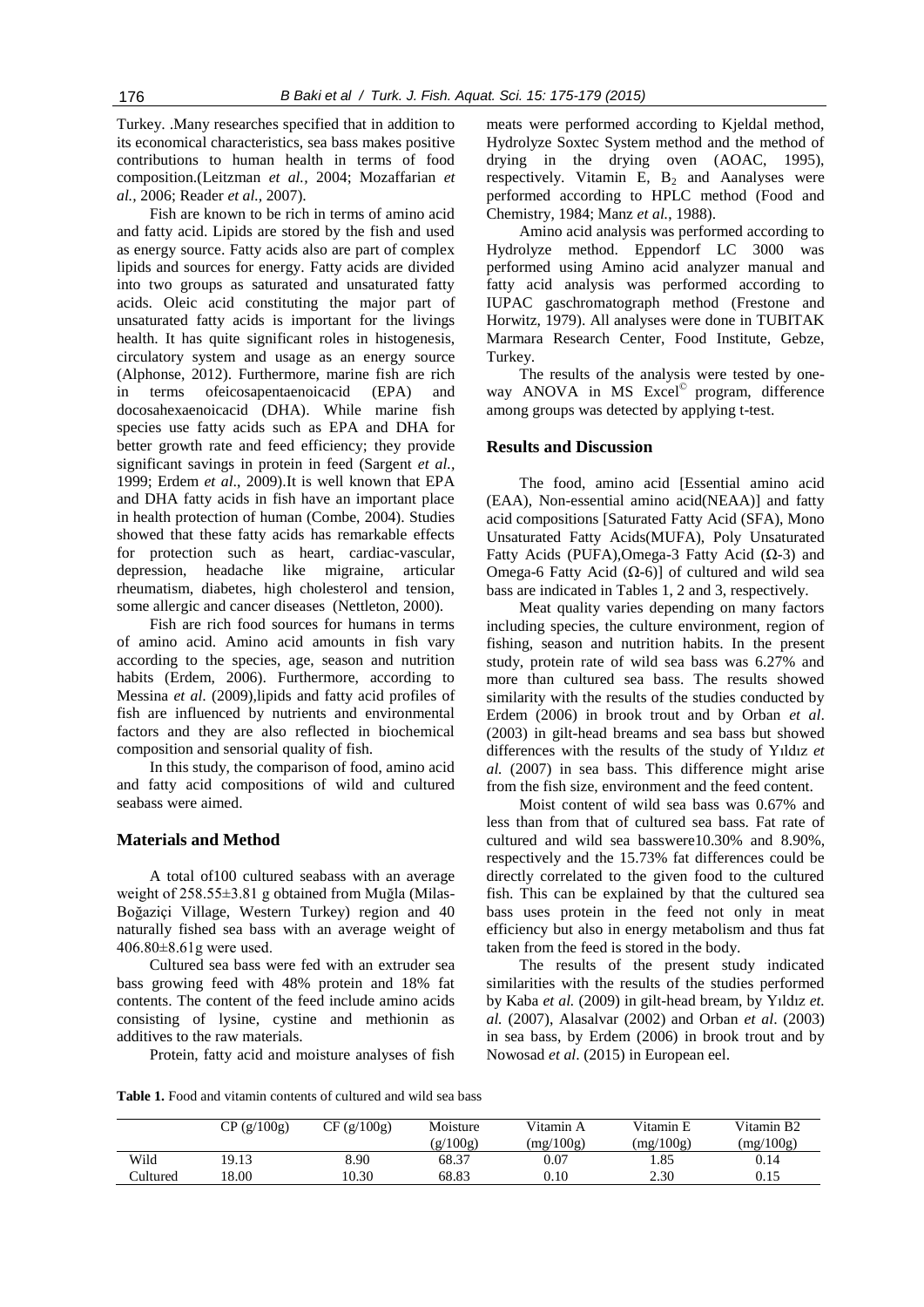**Table 2**. Amino acid values of wild and cultured sea bass

| Amino Acid (mg/100g)      | Wild                             | Cultivation                  |
|---------------------------|----------------------------------|------------------------------|
| AsparticAcid              | $1374.00 \pm 90.50^a$            | $1482.00 \pm 8.01^a$         |
| Threonine                 | $550.50 \pm 18.50^a$             | $680.00 \pm 8.01^b$          |
| Serine                    | $368.50 \pm 8.51^a$              | $375.50 \pm 1.51^a$          |
| GlutamicAcid              | $1475.00 \pm 44.00^a$            | $2369.00 \pm 22.00^b$        |
| Proline                   | $733.50 \pm 21.50^a$             | $583.50 \pm 14.50^b$         |
| Glycine                   | $528.00 \pm 8.00^a$              | $633.00 \pm 0^b$             |
| Alanine                   | $752.50 \pm 7.50^{\circ}$        | $728.00 \pm 0^a$             |
| Valine                    | $681.50 \pm 33.50^a$             | $708.50 \pm 35.50^a$         |
| Methionine                | $385.00 \pm 2.00^{\circ}$        | $364.00 \pm 34.00^a$         |
| Isoleucin                 | $590.00 \pm 60.00^a$             | $685.00 \pm 0^a$             |
| Leucine                   | $1040.50 \pm 27.50^a$            | $1101.5 \pm 90.50^a$         |
| Tyrosine                  | 544.00 $\pm$ 1 4.00 <sup>a</sup> | $544.00 \pm 14.00^a$         |
| Phenylalanine             | $738.00 \pm 1.00^a$              | $752.00 \pm 36.00^a$         |
| Histidine                 | $621.50 \pm 21.50^a$             | $563.00 \pm 22.00^a$         |
| Lysin                     | $1431.00 \pm 48.00^a$            | $1583.50 \pm 18.50^b$        |
| Arginine                  | $883.00 \pm 23.00^a$             | $923.00 \pm 22.00^a$         |
| EAA                       | $6921.00 \pm 11.00^a$            | $7360.50 \pm 266.50^{\circ}$ |
| <b>NEAA</b>               | $5776.00 \pm 3.00^a$             | $6715.00 \pm 3.00^b$         |
| EAA/NEAA<br>$\sim$ $\sim$ | $1.198 \pm 0.01^a$               | $1.096 \pm 0.03^{\text{a}}$  |

The values expressed in the same line with exponential letters are statistically different from each other  $(P<0.05)$ 

**Table 3.** Fatty acids composition of wild and cultured sea bass

| Fatty acids (%)                | Wild                            | Cultured                      |
|--------------------------------|---------------------------------|-------------------------------|
| C12:0 Lauricacid               | $0.046 \pm 0.002^a$             | $0.045 \pm 0.0005^a$          |
| C13:0 Tridecanoicacid          | $0.028 \pm 0.001^a$             | $0.020 \pm 0.001^b$           |
| C14:0 MyristicAcid             | $3.897 \pm 0.034^{\circ}$       | $3.532 \pm 0.001^{\circ}$     |
| C14:1 MyristoleicAcid          | $0.018 \pm 0.0005^a$            | $0.016\pm0.00^{\mathrm{a}}$   |
| C15:0 PentadecanoicAcid        | $0.586 \pm 0.011^a$             | $0.417 \pm 0.003^b$           |
| C15:1 cis-10 Pentadecanoicacid | $0.122 \pm 0.001^a$             | $0.087 \pm 0.001^b$           |
| C16:0 Palmitik Acid            | $16.998 \pm 0.008^a$            | $16.348 \pm 0.005^b$          |
| C16:1 Palmiteloicacid          | $5.278 \pm 0.027^{\text{a}}$    | $4.926 \pm 0.001^b$           |
| C17:0 HeptadecanoicAcid        | $0.881 \pm 0.002^{\text{a}}$    | $0.662 \pm 0.002^b$           |
| C17:1 cis-10HeptadecanoicAcid  | $0.666 \pm 0.144^{\text{a}}$    | $0.366 \pm 0.001^b$           |
| C18:0 StearicAcid              | $3.395 \pm 0.006^a$             | $3.529 \pm 0.002^b$           |
| C18:1n9t ElaoidicAcid          | $0.182 \pm 0.006^a$             | $0.075 \pm 0.006^b$           |
| C18:1n9c OleicAcid             | $19.154 \pm 0.091^a$            | $18.970 \pm 0.022^{\text{a}}$ |
| C18:2n6t LinoleaidicAcid       | $0.453 \pm 0.01^{\text{a}}$     | $0.305 \pm 0.007^b$           |
| C18:2n6c LinoleicAcid          | $10.457 \pm 0.023$ <sup>a</sup> | $15.130 \pm 0.01^b$           |
| C18:3n6 g-LinolenicAcid        | $0.189 \pm 0.023^{\text{a}}$    | $0.153 \pm 0.001^a$           |
| C20:0 ArachidicAcid            | $0.315 \pm 0.016^a$             | $0.244 \pm 0.001^b$           |
| C18:3n3 a-LinolenicAcid        | $1.616 \pm 0.024^{\text{a}}$    | $1.914 \pm 0.0005^b$          |
| C20:1n9 EicosanoicAcid         | $1.401 \pm 0.033^{\text{a}}$    | $3.401 \pm 0.0005^b$          |
| C21:0 HenicosanoicAcid         | $0.08 \pm 0.021^a$              | $0.082 \pm 0.001^a$           |
| C20:2 cis-EicosadinoicAcid     | $0.648 \pm 0.044^a$             | $0.786 \pm 0.0005^b$          |
| C20:2 cisEicosatriAcid         | $0.082 \pm 0^a$                 | $0.076 \pm 0.001^b$           |
| C22:0 BehenicAcid              | $0.085 \pm 0.001^a$             | $0.116 \pm 0.008^a$           |
| C20:4n6 ArachidonicAcid        | $0.027 \pm 0.002$               | $\theta$                      |
| C22:2 DocosadienoicAcid        | $0.802 \pm 0.004^a$             | $0.665 \pm 0.019^b$           |
| C22:1n9 ErucicAcid             | $0.389 \pm 0.005^a$             | $1.956 \pm 0.012^b$           |
| C23:0 TricosanoicAcid          | $0.052 \pm 0.001^a$             | $0.04 \pm 0.001^b$            |
| C20:5n3 EPA                    | $6.777 \pm 0.035^{\text{a}}$    | $5.527 \pm 0.001^b$           |
| C24:0 LingocericAcid           | $0.074 \pm 0.001^{\text{a}}$    | $0.066 \pm 0.003^a$           |
| C24:1n9 NervonicAcid           | $0.321 \pm 0.0005^a$            | $0.337 \pm 0.003^b$           |
| C22: 6n3 DHA                   | $14.010 \pm 0.017^a$            | $9.417 \pm 0.042^b$           |
| $\sum \mathrm{SFA}$            | $26.498 \pm 0.059^{\circ}$      | $25.102 \pm 0.012^b$          |
| $\overline{\Sigma}$ MUFA       | $27.553 \pm 0.22^{\text{a}}$    | $30.136 \pm 0.019^b$          |
| $\Sigma$ PUFA                  | $35.063 \pm 0.023^{\circ}$      | $33.820 \pm 0.12^b$           |
| Unidentifiable                 | $10.653 \pm 0.606^a$            | $10.941 \pm 0.119^a$          |
| $\Omega$ -3                    | $22.488 \pm 0.03^a$             | $15.978 \pm 0.91^b$           |
| $\Omega$ -6                    | $11.126 \pm 0.011^a$            | $15.589 \pm 0.007^b$          |
| $\Omega$ -3/ $\Omega$ -6       | $2.021 \pm 0.005^a$             | $1.024 \pm 0.059^b$           |
|                                |                                 |                               |

The values expressed in the same line with exponential letters are statistically different from each other (P<0.05).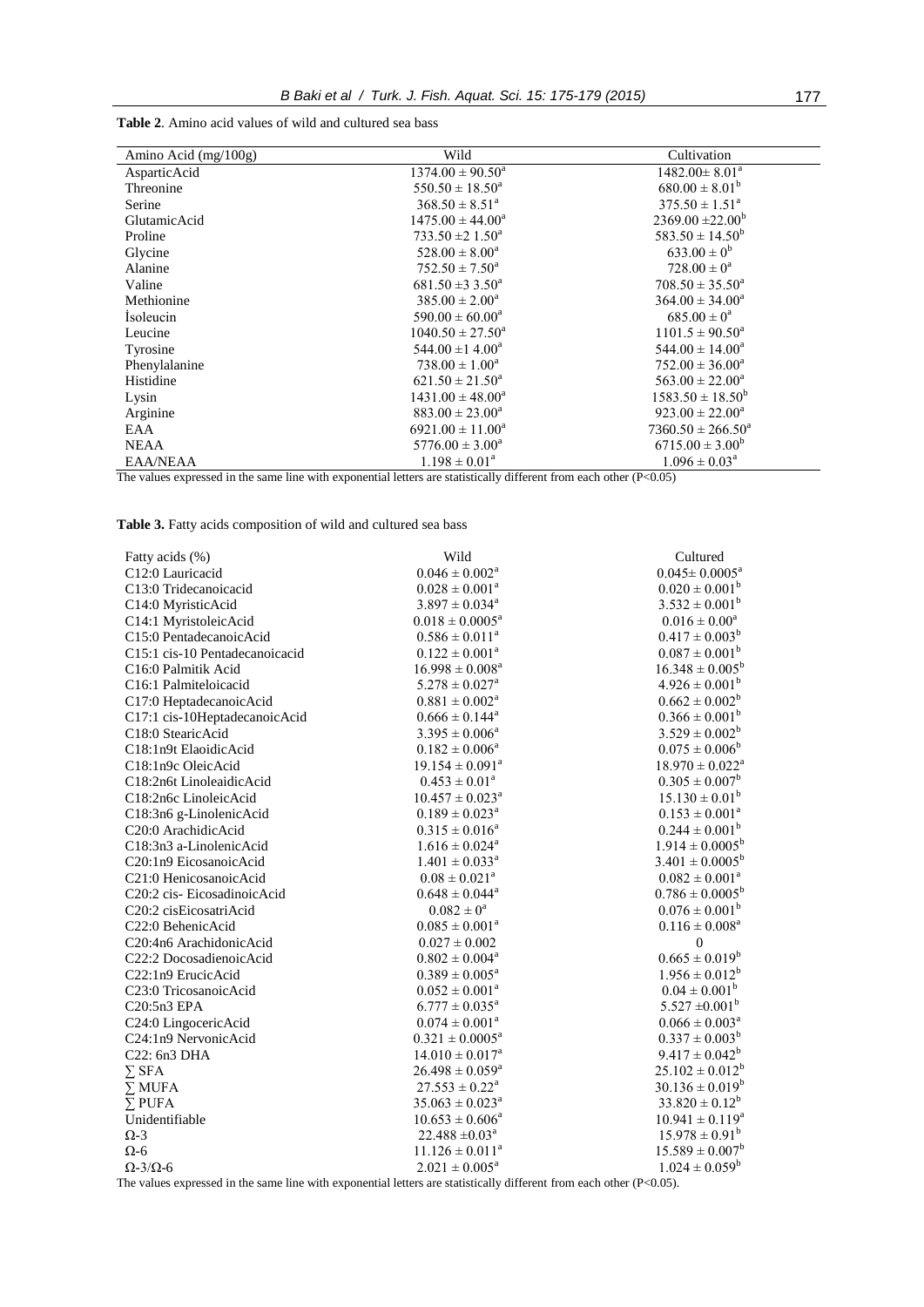Protein quality is determined by the quantity of essential amino acids in protein. Essential amino acid (EAA) values of wild and cultured sea bass were insignificant (P>0.05). The difference of 6.35% could be arisen from amino acid sources added to the fish feed.

Palmitic acid was the highest saturated fat acid and oleic acid is the highest unsaturated fatty acid. Values of ∑SFA were %26.50±0.06 and%25.10±0.01 in wild and cultured sea bass, respectively, and the difference between them was significant (P<0.05). The results were parallel to those findings of the studies conducted by Orban *et al.* (2003) in gilt-head breams and sea bass; by Erdem (2006) in brook trout. Hunt *et al.* (2011) detected 35.71% ∑SFA rate in young sea bass and perches. It is considered that the different results might caused by the difference in the fish size.

While ∑MUFA values were %30.14±0.02 and %27.55±0.22, ∑PUFA values were %33.82±0.12 and %35.06±0.02 in cultured and wild sea bass, respectively and there were significant differences between cultured and wild sea bass in terms of ∑MUFA and ∑PUFA (P<0.05). It was considered that the higher ∑MUFA value in cultured sea bass could becaused by the existence of herbal origin of raw materials in the feed. Orban *et al.* (2003) and Hunt *et al*. (2011) reported similar results in sea bass.

Although EPA and DHA, two significant fatty acids of PUFAs, existed in higher quantities in wild seabass, similar results were obtained in cultured sea bass. It was reported that the sum of EPA and DHA fatty acid values formed 60% of PUFA in marine fish and 30-40% in freshwater fish (Kinsella *et al*.,1977 cited in Erdem, 2006). This values were 59.28% and 44.19% in wild and cultured sea bass. PUFA was 25.75% in sea bass (Hunt *et al.,* 2011). While Kaba *et al.* (2009) reported higher EPA and DHA in cultured gilt-head breams, Erdem (2006) found higher EPA in wild and higher DHA in cultured brook trout. Similarly Orban *et al.,* (2003) reported higher EPA in cultured gilt-head breams and bass and higher DHA in wild sea bass and cultured gilt-head breams.

Rates of  $\Omega$ -3/ $\Omega$ -6 were 2.02±0.01 and 1.02±0.056 in wild and cultured bass, respectively, and the difference between them were significant (P<0.05). Rates of  $\Omega$ -3/ $\Omega$ -6being greater than 1 is the indicator of the fact that the product in question is better and have higher quality in terms of nutrition. Erdem (2006) in brook troutand by Orban *et. al.* (2003) in gilt-head breams and sea basses reported similar results.

#### **Conclusion**

Sea bass has high nutrition value in terms of meat quality. Furthermore, as a result of the study, it could be suggested that food composition of cultured sea bass had high quality. Thus, this result could be useful for eliminating the prejudice toward the fish

production through cultivation. The study showed that cultured sea bass is similar to wild sea bass in terms of amino acid, fatty acid and food composition values and even better in terms of certain values of cultured sea bass. As a result, it is possible to say that commonly cultured sea bass is a product with similar quality and high nutritive value as wild sea bass.

### **References**

- Alasalvar, C., Taylor, K.D.D., Öksüz, A., Shahidi, F. and Alexis, M. 2002. Comparasion of freshnes quality of cultivated and wild sea bass (*Dicentrarchus labrax* L.). Journal of Food Science, 67: 3220-3226.
- Alphonse, M. 2012. [http://www.buzzle.com/articles/oleic](http://www.buzzle.com/articles/oleic-acid-benefits.html%20(16)[acid-benefits.html \(16](http://www.buzzle.com/articles/oleic-acid-benefits.html%20(16) January 2012).
- Ayala, M.D., Garcia-Alcazar, A., Abdel, I., Ramirez-Zarsosa, G. and Lopez-Albors, O. 2010. Effect of thermal treatment on muscle tissue structure and ultrastructure of wild and farmed sea bass, *Dicentrarchus labrax* L. Aquaculture International. doi:10.1007/s10499-010-9329-4,18:1137-1149
- Combe, N. 2004. Oméga-3 et athérosclérose. Bordeaux Aquaculture. Programme Journée ENITAB, 23 Septembre 2004: 3pp.
- Costa, C., D'Andrea, S., Russo, R., Antonucci, F., Pallottino, F. and Menesatti, P. 2011. Application of non-invasive techniques to differentiate sea bass (*Dicentrarchus labrax*, L. 1758) quality cultured under different conditions. Aquaculture International, 19(4): 765-778. doi: 10.1007/s10499-010-9393-9
- Erdem, E. 2006. Doğu Karadeniz Bölgesinde doğadan avlanan ve yetiştiriciliği yapılan dere alabalığının (*Salmotrutta forma fario* L., 1758) et kalitesinin belirlenmesi üzerine bir araştırma (In Turkish). Ondokuz Mayıs Üniversitesi, Fen Bilimleri Enstitüsü, Su Ürünleri Avlama ve İşleme Anabilimdalı. Doktora Tezi, Samsun, 127 pp.
- Erdem, E., Baki, B. and Samsun, S. 2009. Fatty acid and amino acid composition of cultured and wild sea bass (*Dicentrarchus labrax* L., 1758) from different regions in Turkey. Journal of Animaland Veterinary Advances, 8: 1959-1963.
- Hunt, A.Ö., Özkan, F., Engin, K. and Tekelioğlu, N., 2011. The effect of fresh water rearing on the whole body and muscle tissue fatty acid profile of the Europan Sea bass (*Dicentrarchus labrax).* Aquaculture International, 19: 51-61. doi: 10.1007/s10499-010- 9340-9
- Kaba, N., Yücel, Ş. and Baki, B. 2009. Comparative analysis of nutritive composition, fatty acids, amino acids and vitamin contents of wild and cultured gilthead seabream (*Sparus aurata* L.,1758). Journal of Animaland Veterinary Advances, 8(3): 541-544.
- Jiang, Z., Wang, G., Fang, J. and Mao, Y. 2013. Growth and food sources Pacific oyster *Crassos treagigas* integrated cultured with Sea bass *Lateolabrax japonicus* in Ailian Bay, China. Aquaculture International, 21(1): 45-52. doi: 10.1007/s10499-012- 9531-7
- Messina, C., Mistretta, G., Conte, L., Tazzoli, M. and Santull, A. 2009. Biochemical and nutritional traits of sea bass (*Dicentrachus labrax*) from different rearing systems. Italian Journal of Animal Science, 8(2): 863- 865.